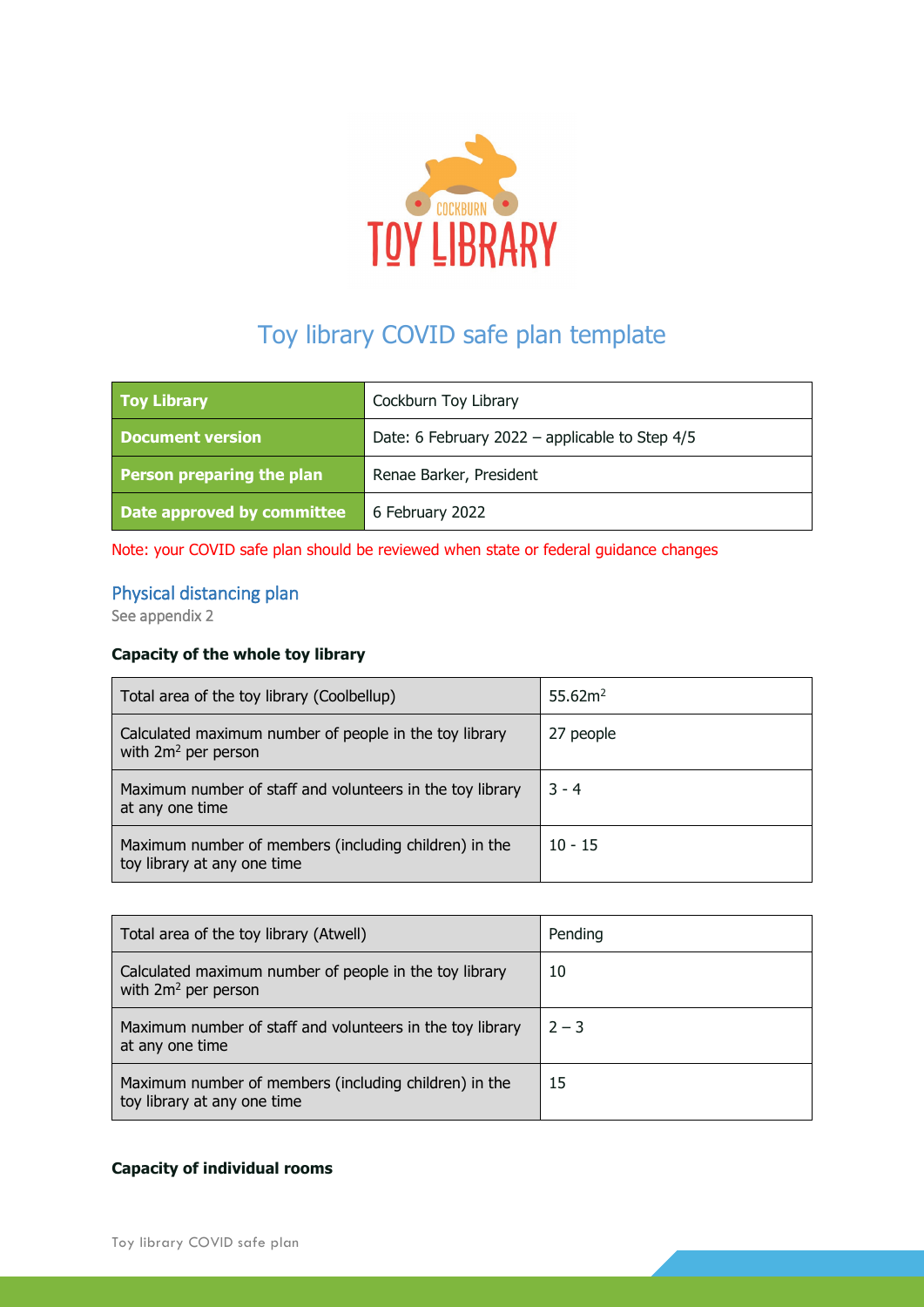Calculate the maximum number of people in each room of your toy library

| Baby, Games and Toddler Room (CTL-C) | $15.03m^2 = 7$ people  |
|--------------------------------------|------------------------|
| Main room (CTL-C)                    | $33.55m^2 = 16$ people |
| Shed (CTL-C)                         | 7.04 $m^2$ = 3 person  |
| Main room (CTL-A)                    | Pending                |

#### **Measures to be put in place to manage the number of people in the toy library**

Queuing system – no more than 15 members (including children) permitted in the toy library at any one time

No more than 4 volunteers at any one time

Members advised to keep a close eye on children and be mindful that they count in the overall numbers

Volunteers permitted to bring children and provide with a safe play space in the outside area.

Guidance on toy cleaning provided to all members via email and available on our webpage

All people attending the toy library required to check in using safeWA or Service WA app, wear as mask at all times (including outdoor areas), sanitise their hands on entry and maintain a 1.5m distance where possible.

Volunteers with a medical exemption from wearing masks asked to provide a copy to the Roster **Coordinator** 

#### **Measures to be put in place to maintain 1.5m between people**

Signage reminding people to keep 1.5 m apart

Volunteers to direct movement of people in the toy library

#### **How we will communicate physical distancing measures (e.g. signage, marks on floor)**

Signage reminding people to keep 1.5 m apart

Back doors to outside areas left open while volunteers working in the toy library

Information emailed to members and available on our web page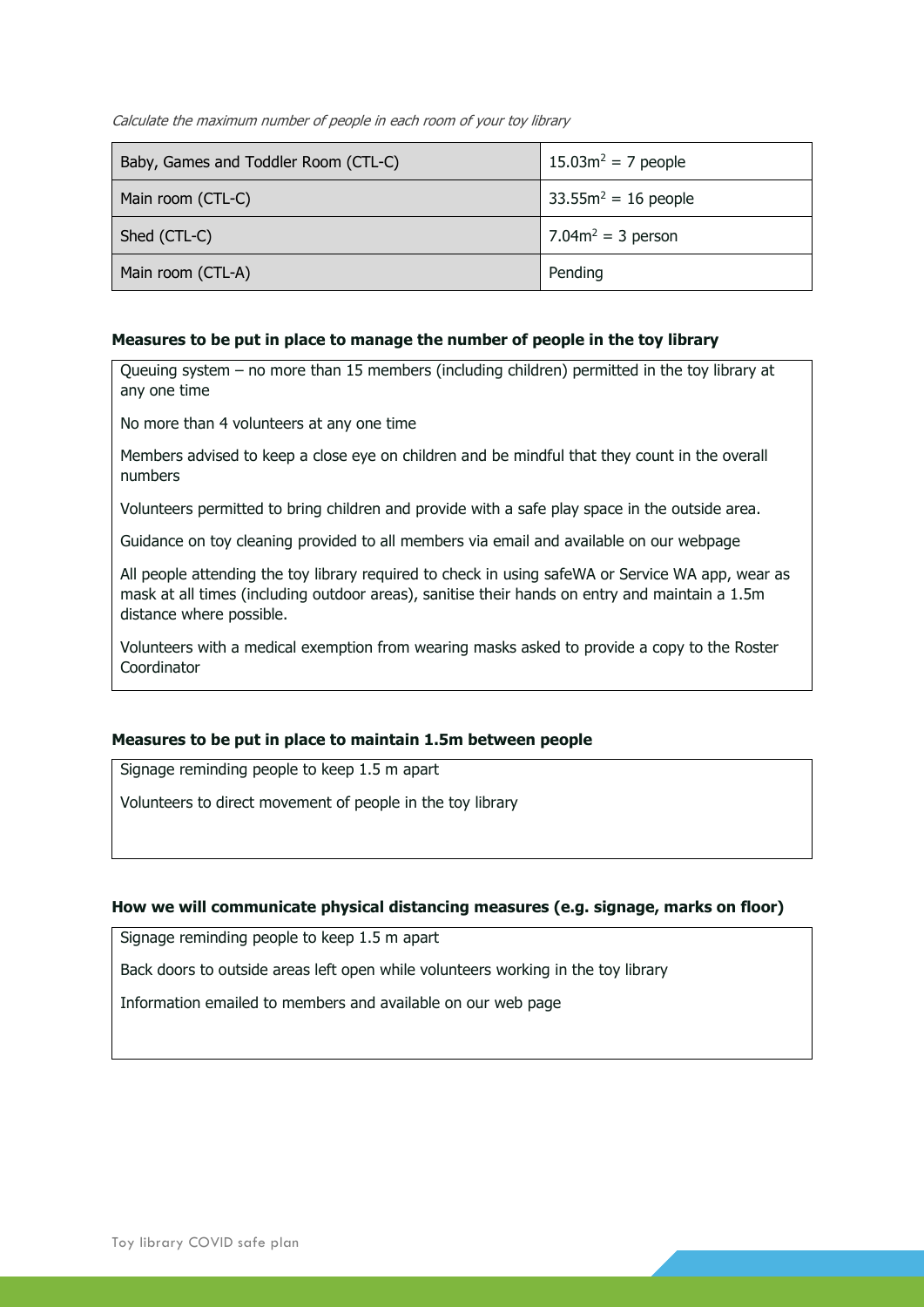# Health, hygiene and facilities

See the COVID-19 Good Hygiene Checklist for more information [www.safeworkaustralia.gov.au/sites/default/files/2020-04/COVID-19-Good-Hygiene-Checklist.pdf](http://www.safeworkaustralia.gov.au/sites/default/files/2020-04/COVID-19-Good-Hygiene-Checklist.pdf) 

## **Health and hygiene measures to be put in place**

- Hand sanitizer to be used on arrival
- Members to be asked not to attend if they are unwell or have any cold or flu like symptoms
- Members asked not to attend if they have been to a COVID exposure site and have not yet received a negative test result.
- Regular wipe down of frequently used surfaces
- Members advised that any toys mouthed by their children must be borrowed and cleaned by them as part of their regular allocation (6 toy borrowing limit)
- Cleaning table available for returning toys.
- All members asked if toys have been cleaned when returning toys

### **Location and contents of hand washing and sanitising stations**

- Hand sanitizer available at all entrances for members
- Hand sanitizer available on inside desk for volunteers
- Handwashing available in bathroom off Meerilinga entrance foyer (to be used by volunteers)
- Handwashing available in outside sink near back door of toy library (for volunteers)

#### **Measures to be put in place to encourage good hygiene in the toy library**

- All members and volunteers asked to sanitize hands on arrival
- Volunteers to sanitize hands after touching returned toys.
- Signage about hygiene around toy library
- PPE available should volunteers wish to use it.

# **Process to regularly monitor and review the implementation of hygiene measures to ensure they are being followed and remain effective.**

- Volunteers to be monitored and overseen by Volunteer Coordinator
- Regular updates to members via email and social media and webpage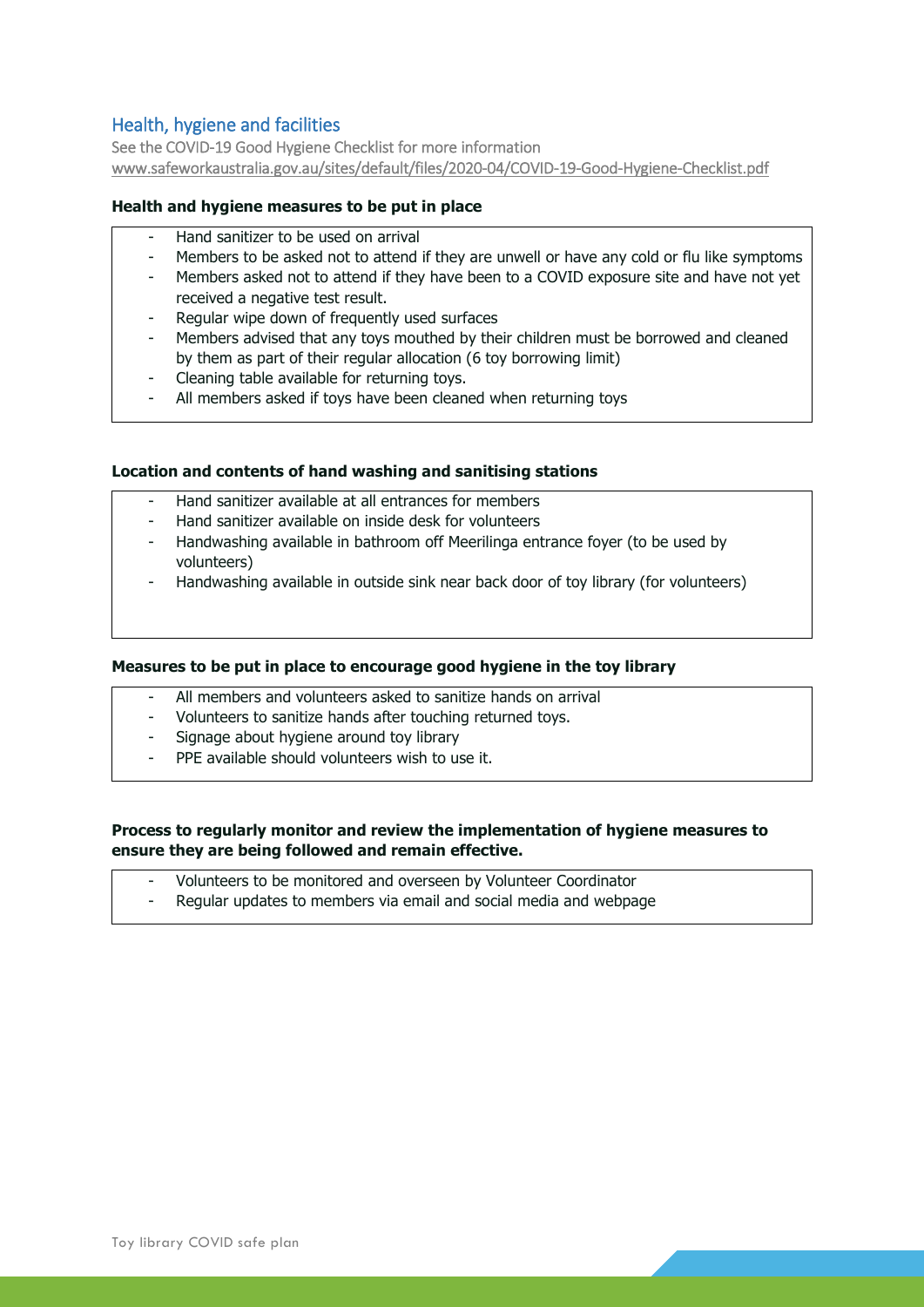# Toy quarantining and cleaning

See with [Toy Libraries Australia's Pandemic Policy](https://www.dropbox.com/home/TLA%20Knowledge%20Base/Coronavirus%20-%20COVID-19?preview=TLA+coronavirus+advice+and+business+continuity+planning+-+050420.pdf) for more information

## **Our policy on toy quarantining during the current step**

N/A

### **How we will implement our toy quarantining policy**

#### **Our policy on cleaning general toys**

Members to be asked to clean toys prior to return to toy library and to confirm verbally on return.

Toy cleaning station to be provided for members unable to clean toys at home.

Information on cleaning toys available on our webpage

Toys played with or mouthed during borrowing session to be cleaned in toy librarary or borrowed to be cleaned at home.

#### **Our policy on cleaning toys exposed to COVID-19 or unknown respiratory illnesses**

Members asked to advise if toys have been exposed to COVID-19 and to indicate estimated date of exposure. Toys exposed to only be returned 14 days after date of last exposure.

Member to confirm verbally that the toys have been cleaned prior to return.

No late fee to be charged for returned toys.

Alert placed on member's profile on date of COVID exposure.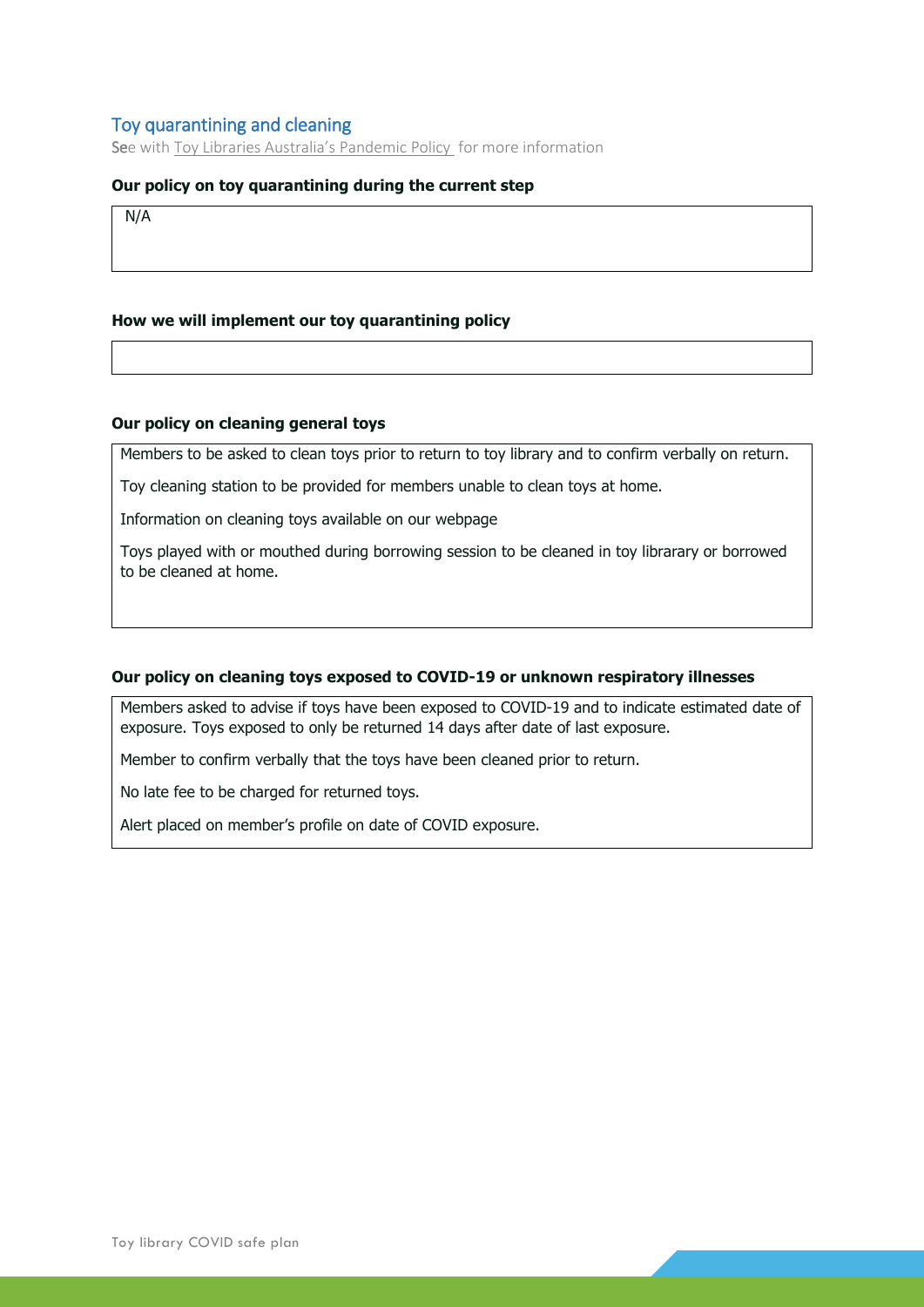# Toy library cleaning

See the COVID-19 How to Clean and Disinfect your Workplace Guide [www.safeworkaustralia.gov.au/sites/default/files/2020-04/how-to-clean-disinfect-your-workplace](https://www.safeworkaustralia.gov.au/sites/default/files/2020-04/how-to-clean-disinfect-your-workplace-covid19.pdf)[covid19.pdf](https://www.safeworkaustralia.gov.au/sites/default/files/2020-04/how-to-clean-disinfect-your-workplace-covid19.pdf) 

## **Routine cleaning details for frequently touched items**

| <b>Item</b>         | When to be cleaned            | <b>Cleaning method</b> |
|---------------------|-------------------------------|------------------------|
| Door handle         | Before and after each session | Anti-bacterial spray   |
| Desk and stationary | Before and after each session | Anti-bacterial spray   |
|                     |                               |                        |
|                     |                               |                        |
|                     |                               |                        |
|                     |                               |                        |
|                     |                               |                        |
|                     |                               |                        |
|                     |                               |                        |
|                     |                               |                        |

## **Routine cleaning details for infrequently touched items**

| Item          | When to be cleaned               | <b>Cleaning method</b> |
|---------------|----------------------------------|------------------------|
| <b>Floors</b> | Toy librarian $-$ end of session | Vacuum                 |
|               |                                  |                        |

# **Our process to regularly monitor and review the implementation of hygiene toy library cleaning to ensure they are being followed**

Regular review by committee

Regular communication with Meerillinga re cleaning process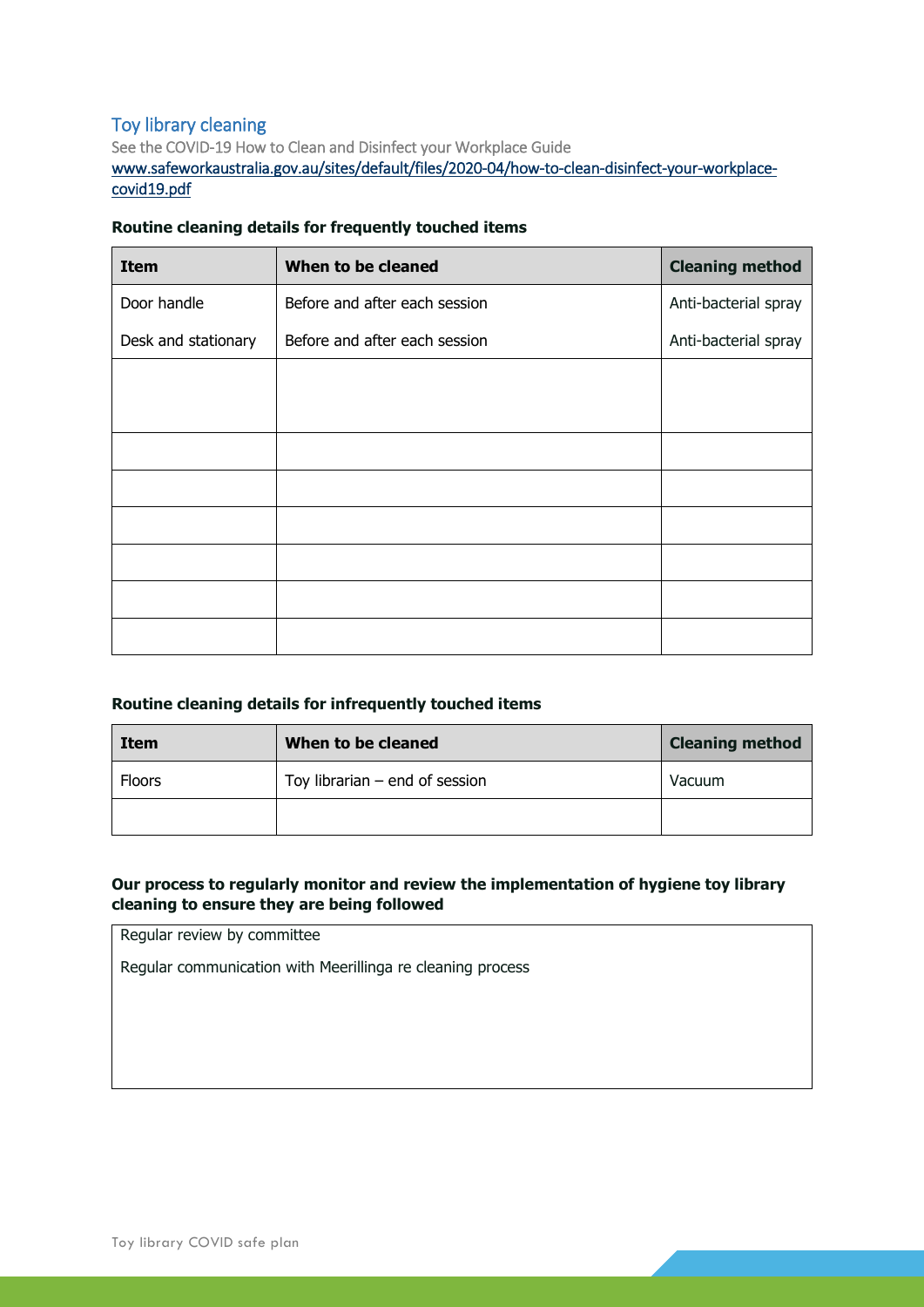# Membership policies

# **What will our membership policies be during this step in the reopening**

| Late fees                 | N/A                                                                                       |
|---------------------------|-------------------------------------------------------------------------------------------|
| Borrowing lengths         | 2 weeks                                                                                   |
| Number of toys borrowed   | 6                                                                                         |
| Membership renewals       | As normal                                                                                 |
| Volunteering requirements | Yes - non-volunteering option available                                                   |
| Other                     | Membership fees to be paid electronic transfer or square only $-$<br>no cash payments     |
|                           | Transition option available for those wishing to move to non-<br>volunteering membership. |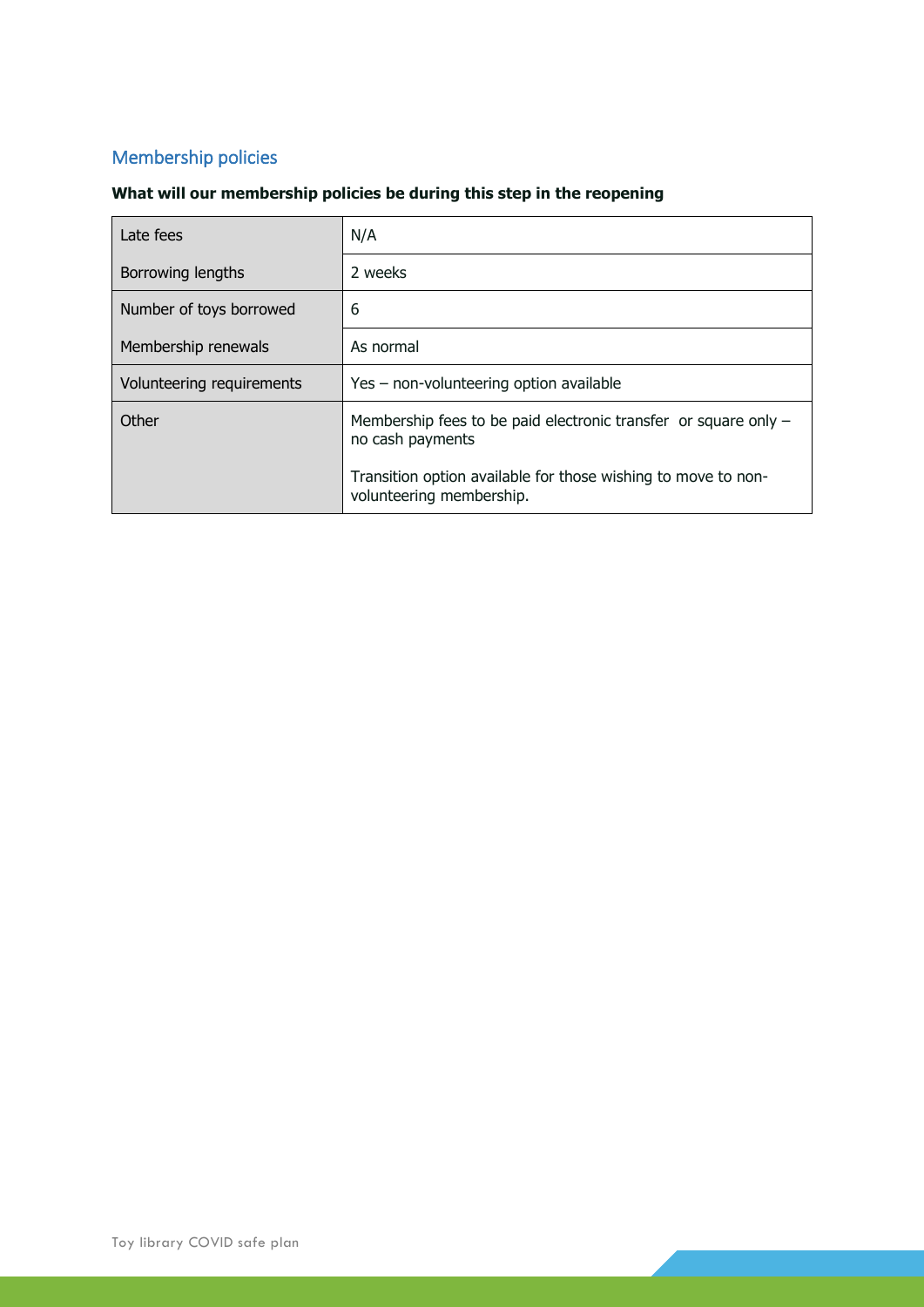# **Appendix 2: Physical distancing checklist**



**This checklist will assist you to implement physical distancing measures at your toy library. Don't forget to also check the Safe Work Australia [COVID-19 website](https://www.safeworkaustralia.gov.au/covid-19-information-workplaces/industry-information/general-industry-information/physical) for additional resources.**

# **One person per 4 square metres (4m<sup>2</sup>)**

# Calculate the number of people you can have in the toy library at any one time.

- $\Box$  Do a walk through of your toy library with a tape measure and write down the dimensions of all enclosed spaces.
- $\Box$  Calculate the area of each enclosed space by multiplying the length of the space by its width in metres.
- Divide the calculated area by 4. The result is the total number of people (including children) you can have in a space to allow for at least  $4m<sup>2</sup>$  of space per person.

*For example: Length = 5 metres, Width = 10 metres Area in square metres: 5 x 10 = 50. Maximum number of people: 50 ÷ 4 = 12.5. Round it down to 12.*

# Is it reasonably practicable for you to provide 4  $m<sup>2</sup>$  of space per person?

- $\Box$  Consider how many people are usually present in the enclosed area at any one time. Is this more or less than the number you calculated above?
- $\Box$  If the calculated number is less than the number of people usually in the space, can you reduce the number of people in the enclosed space by:
	- reducing the number of work tasks in the enclosed space(e.g. count toys outside of opening hours)
	- restrictingaccesstotheenclosedspace to essential workers
	- staggering entry of members into the library.
	- reducing the length of visits by asking members not to bring children to the toy library
	- only letting one person per family into the toy library (whenever possible)

### What if it is not reasonably practicable to provide  $4m<sup>2</sup>$  of space per person?

 $\Box$  Can you still implement measures that increase the square meterage each person has?

Implement other control measures to reduce exposure to COVID-19 (e.g. 1.5m physical distance between each person).